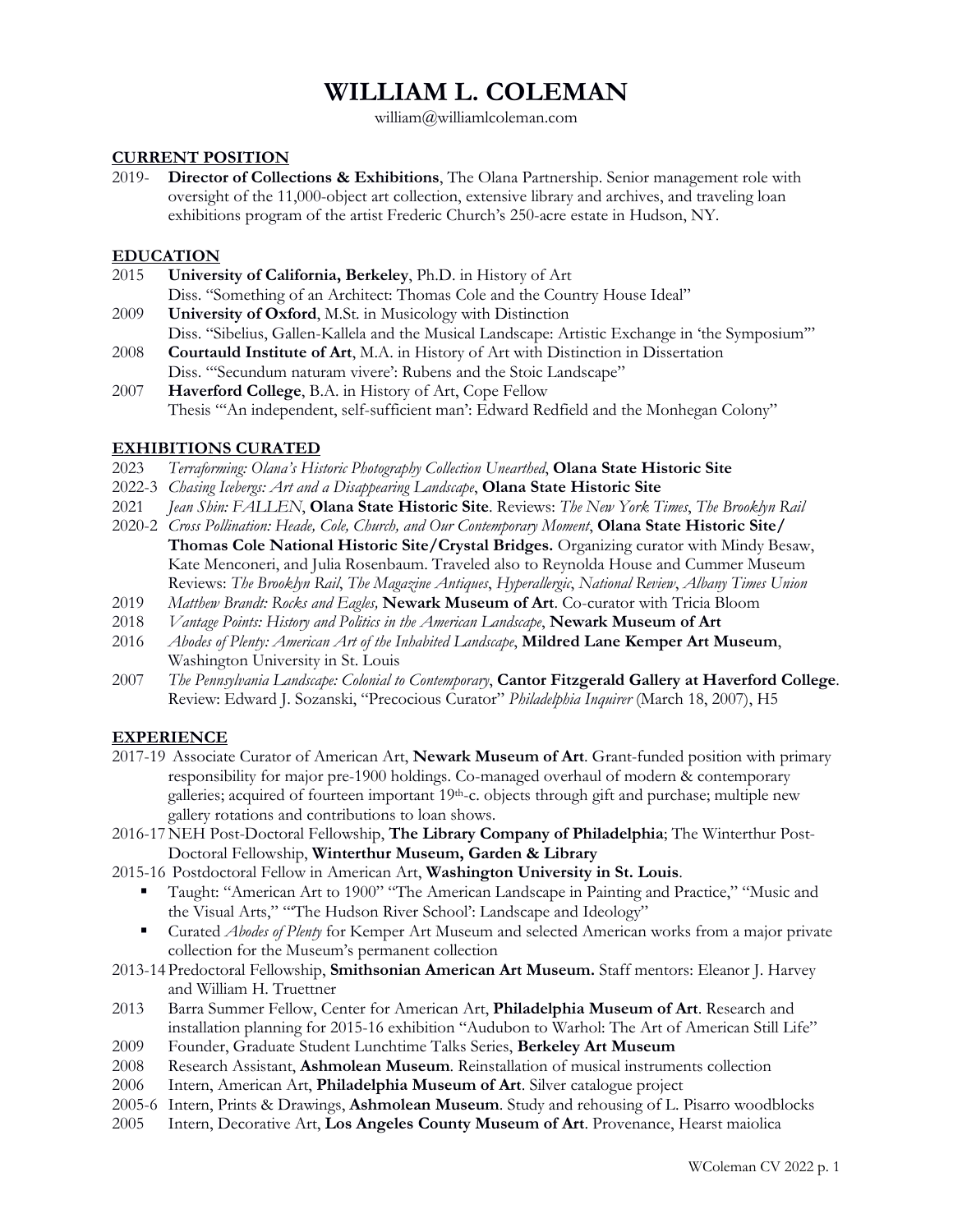## **PUBLICATIONS**

- Forthcoming Two 1,500 word essays on Church and Heade objects in the collection of the **Palmer Museum of Art** at Pennsylvania State University for forthcoming collection catalogue; 1,000 word essay on 19th-century American landscape painting in the collection of the **Loeb Art Center**, Vassar College
- Forthcoming "Landscape Art Across Media: Possibilities of the Virtual at Frederic Church's Olana", coauthor with Allegra Davis, in History Dis-placed: Transitioning Historic Houses to a Virtual Experience, Karen Shelby and Emily Stokes-Rees, eds. 6,000 words
- 2022 "The Design Process of Cole's New Studio" in Frank Kelly, ed. *Thomas Cole's Studio: Memory* and Inspiration (TCNHS/Hirmer), 96-103
- 2021 "Preservation as Privilege" Invited contribution to "Colloquium" section, *Panorama: Journal of the* Association of Historians of American Art, V. 7, no. 1. 3 pp
- 2020 "Artistic Exchange and Dissent: Heade, Cole, Church, and their Descendants" in Cross Pollination: Heade, Cole, Church, and Our Contemporary Moment (CBMAA, Cole Site, and Olana), 50-59.
- 2019 "The Music of Abstraction" in Seeing America: The Arc of Abstraction (Newark Museum), 102-9
- 2019 "Thomas Cole and the Domestic Landscape of the 'Hudson River School'" in M. Facos, ed.  $\boldsymbol{A}$ Companion to Nineteenth-Century Art (Wiley-Blackwell), 209-224
- 2018 "An Interview with the Curators of *Thomas Cole's Journey: Atlantic Crossings*", Panorama: Journal of the Association of Historians of American Art, v. 4, no. 2, 11 pp
- 2017 "Painting the 'Baronial Castle': Thomas Cole at Featherston Park", *Huntington Library Quarterly*,
- v. 80, no. 4, 635-665. [Awarded Landscape History Essay Prize, Society of Architectural Historians]
- 2016 "From Villa to Studio: Thomas Cole's Drawings for Cedar Grove", **Bulletin of the Detroit** Institute of Arts, v. 90, no. 1, 16-31
- 2014 "Sibelius, Gallen-Kallela, and 'The Symposium': Painting Music in Fin-de-Siècle Finland", Nineteenth-Century Art Worldwide, v. 13, no. 2, 26 pp
- 2013 "The 'Representation' of Paintings in Music" in T. Shephard and A. Leonard, eds. The Routledge Companion to Music and Visual Culture. (Routledge), 137-44
- 2007 The Pennsylvania Landscape: Colonial to Contemporary, (Haverford College), 79 pp

## **AWARDS**

- 2018 **Landscape History Essay Prize**, Society of Architectural Historians. [For a peer-reviewed essay from the past two years that makes "an important contribution to landscape architectural history"]
- 2016 **Short-Term Fellowship**, New York Public Library
- 2015 **Jay T. Last Fellowship**, Center for Historic American Visual Culture, American Antiquarian Society
- 2014 **Dora Wiebenson Prize**, Historians of Eighteenth-Century Art and Architecture. [For the best graduate student paper presented during the previous calendar year at a scholarly conference]
- 2013 **Sir Denis Mahon Essay Prize**, The Mahon Trust. [For an unpublished essay on an early modern topic by an emerging scholar; prize lecture at the Ashmolean Museum]
- 2012 **Teaching Effectiveness Award**, U.C. Berkeley. [1 of 11 "Outstanding Graduate Student Instructors" honored for classroom innovation]
- 2012 **Outstanding Graduate Student Instructor Award**, U.C. Berkeley
- 2009-12 **Mellon Discovery Fellowship**, Townsend Center for the Humanities, U.C. Berkeley

## **OTHER TEACHING**

- 2021-2 Invited leader of two-part seminar series on innovative interpretive approaches to the "Hudson River School" for staff and Student Docents, Frances Lehman Loeb Art Center, **Vassar College**
- 2020-1 Invited lecturer for **Cornell University (x3), Drexel University, Middlebury College, New England College MFA Program, Rutgers University, SUNY New Paltz**
- 2014-15 Instructor, **U.C. Berkeley**. Independently taught seminars on "Music and the Visual Arts" and "The American Landscape in Painting and Practice"
- 2011-12 Teaching Assistant, **U.C. Berkeley**. Led discussion sections for "The American Forest: Its History, Ecology, and Representation"; "The Dutch Golden Age"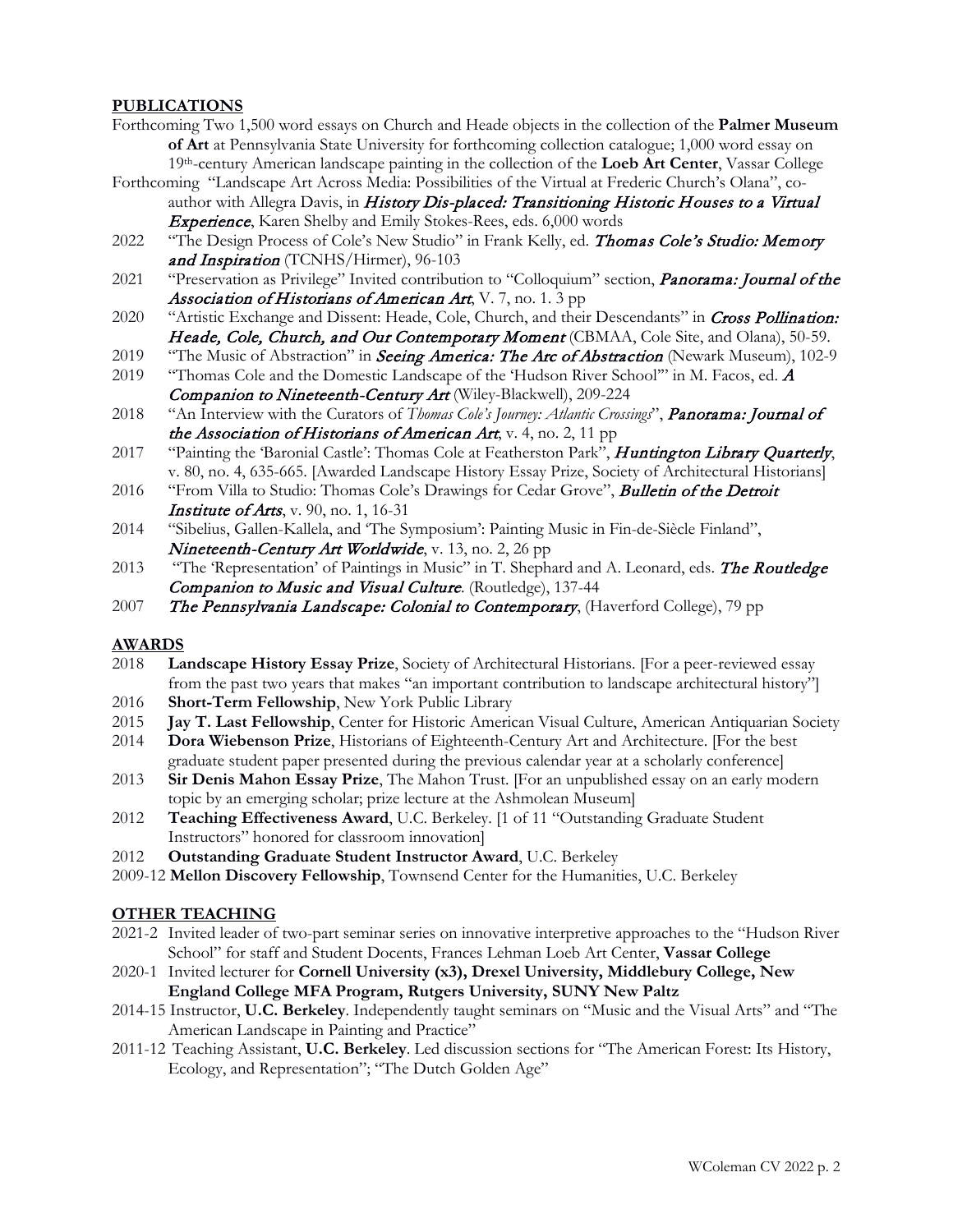#### **INVITED TALKS**

| 2022  | "Speculative Spirit: The Making of Cole's The Angel Appearing to the Shepherds," Chrysler Museum of |  |
|-------|-----------------------------------------------------------------------------------------------------|--|
|       | <b>Art, Norfolk, VA</b>                                                                             |  |
| 0.000 | $\sim$ 1 1 $\sim$ 1 $\sim$ 1 $\sim$ 1 $\sim$ 1 $\sim$ 1                                             |  |

- 2022 "Old Objects and New Audiences: The Hudson River School Today" in conjunction with *The Poetry of Nature: Hudson River School Landscapes from the New-York Historical Society*, **New Britain Museum of American Art**, New Britain, CT
- 2022 "Artistic Exchange and Dissent: Church, Heade, and their Descendants," **Crystal Bridges Museum of American Art**, Bentonville, AR
- 2020 "Olana and the Idea of the Artist's House," **Albany Institute of History & Art**, NY
- 2020 "The Recursive Landscape: Cole and Beyond," Sunday Scholars Series, **Hudson River Museum**, Yonkers, NY
- 2019 "Inhabited Landscape: The Painter-Architects of Monhegan in Global Context," **Monhegan Museum of Art & History**, Monhegan Island, Maine
- 2017 "Painter-Architects and the Making of the American Landscape," Center for Visual Culture Colloquium, **Bryn Mawr College**, PA
- 2016 "The Uses of Architecture in American Art" Academic Alumni Lecture, **Haverford College**, PA
- 2016 "The Country House in American Art" in the symposium *Buildings and Brushstrokes: Art, Architecture, and the Promise of America*, **George Washington's Mount Vernon**, Virginia
- 2016 "Thomas Cole's Country Houses" Sunday Salon Series, **Thomas Cole National Historic Site**, Catskill, NY
- 2016 "Thomas Cole's *Aqueduct Near Rome*" Spotlight Lecture, **Kemper Art Museum**, St. Louis, MO
- 2013 "'To live in accord with nature': Rubens' Houses and the Construction of Neostoic Leisure" Sir Denis Mahon Prize Lecture, **Ashmolean Museum**, Oxford
- 2013 "Something of an Architect: Thomas Cole and the House Portrait" Sponsored by Depts. of Art History, American Studies and the Phillips Museum, **Franklin & Marshall College**, Lancaster, PA
- 2011 "Painting Sibelius, Composing Gallen-Kallela: Landscape as Medium in Fin-de-Siècle Finland" in the symposium *Music and Landscape*, **Royal Musical Association**, Birkbeck College, London

#### **CONFERENCE AND SYMPOSIUM PARTICIPATION**

- 2022 "Olana in Context: Medievalism, Orientalism, and the Creative Country Life," in *Medievalism, Orientalism, Capitalism*, **57th International Congress on Medieval Studies**, Kalamazoo
- 2021 "Painting Houses: The Domestic Landscape of the Hudson River School" in *Landscape Art of the Americas: Sites of Human Intervention across the Nineteenth Century*, **Universidad de los Andes**, Bogotá, Colombia
- 2018 "William Birch, Painter-Architect" in *William Birch and the Complexities of American Visual Culture*, **Library Company of Philadelphia**
- 2017 Invited chair and respondent for the session "American Landscape Painting" in *Swedenborg and the Arts*, **Bryn Athyn College**, PA
- 2016 "The Domestic Landscape of the Hudson River School" in *The Hudson River School Reconsidered*, **College Art Association**, Washington, D.C.
- 2015 "An American Country House Abroad: Monte Video and its Afterlives" in *Moving Pictures: Images Across Media in American Visual Culture to 1900*, **American Antiquarian Society**, Worcester, MA
- 2014 "Seeking Something Soulful: Art, Race, and the Graphics of Downhill Skiing," in *Material Culture*, **Popular Culture Association/ American Culture Association**, Chicago
- 2014 "Colen Campbell and the Neopalladian Garden" in *Gardens and Visual Representation: West-East, 1400- 1800*, **Society of Architectural Historians**, Austin
- 2014 "'Both instructive and pleasant': The Country House Garden in *Vitruvius Britannicus*" in *British Country Houses: Architecture, Collections and Gardens*, **College Art Association**, Chicago
- 2011 "Sibelius, Gallen-Kallela, and the Musical Landscape" in *Music and Other Paradigms for Nineteenth-Century Art*, **College Art Association**, New York
- 2010 "Rubens's Houses and the Construction of Neostoic Leisure" in *Spaces and Practices of Early Modern Leisure*, **European Architectural History Network**, Guimarães, Portugal

#### **NON-DEGREE PROGRAMS**

2014 **Rare Book School,** University of Virginia, "The Printed Book in the West since 1800"